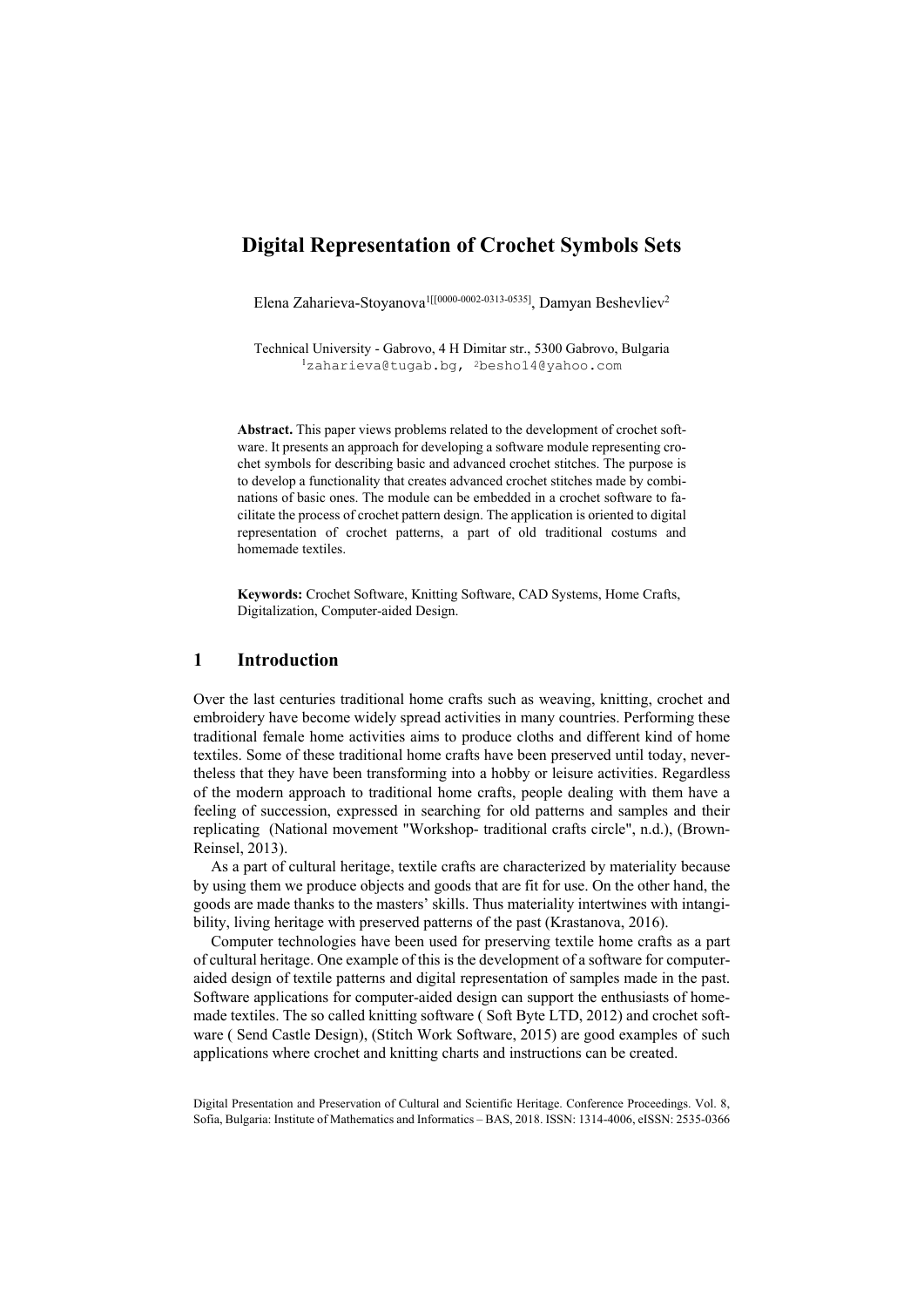One of the main problems related to the digital representation of crochet charts is the description of crochet symbols. Crochet symbols are semi-graphical characters, each of which corresponds to a crochet stitch. The existing applications are equipped with image editors containing a set of stitches in their own data format which can be modified only by developers. Sharing stitches between different applications is impossible, which leads to platform dependency and inability to modify existing graphic primitives or create new ones describing stitches.

The development of Knitting and Crochet Symbol Fonts is another way of digital representation of knitting and crochet characters. There are some examples such as (FFonts, 2012) (Hernandez, 2009) (Kauricat Knits, n.d.). A significant disadventage of this aproach is the impossibility to add new symbols and modify the existing ones. It is the main problem of the digital representation of crocher symbols especially because many of them are a combination of some basic symbols. Minor changes in any combination lead to a new symbol creation and thus the number of characters can tremendously increase.

For digital representation of knitting symbols Portable Knitting Format (PKF) has been introdused (Zaharieva-Stoyanova, 2015). It's a XML-based language for knitting symbols and diagrams. A PKF extension has been developed to represent crochet symbols and diagrams (Zaharieva-Stoyanova E., 2017). This paper suggests an approach for developing a software module for crochet symbols' design. The application should be embedded as a part of crochet software oriented to digital representation of crochet patterns - a decoration of the old traditional costumes and homemade textiles.

## **2 Features of Graphical Representation of Crochet Symbols**

Usually the description of crochet patterns includes a graphical representation by a crochet chart and text with instructions for crocheting each row. A crochet chart represents each crochet stitch by a crochet symbol. Crochet symbols are semi-graphical characters, resembling in a stylized form the relevant stitch. The symbols are arranged in crochet rows and the chart follows the crochet's shape, thus the chart graphically represents the lace.

The types of crochet stitches could be divided into basic stitches and advanced ones. The basic stitches can be determined as single stitches because they comprise a single item. The advanced stitches (sometimes called *clusters*) are often combinations of basic stitches, or made by inserting a hook into the work in unusual locations. Basic stitches are relatively few. The most recently used are: *chain stitch, slip stitch, single crochet stitch, half double crochet stitch, double crochet stitch.* The stitch types are named according to the US terminology. In English-speaking world basic stitches have different names varying from country to country (Craft Yarn Counsil, n.d.). Combinations of basic stitches allow us to create advanced stitches of various shapes and effects. There is an attempt to standardize the crochet symbols introduced by Craft Yarn Counsel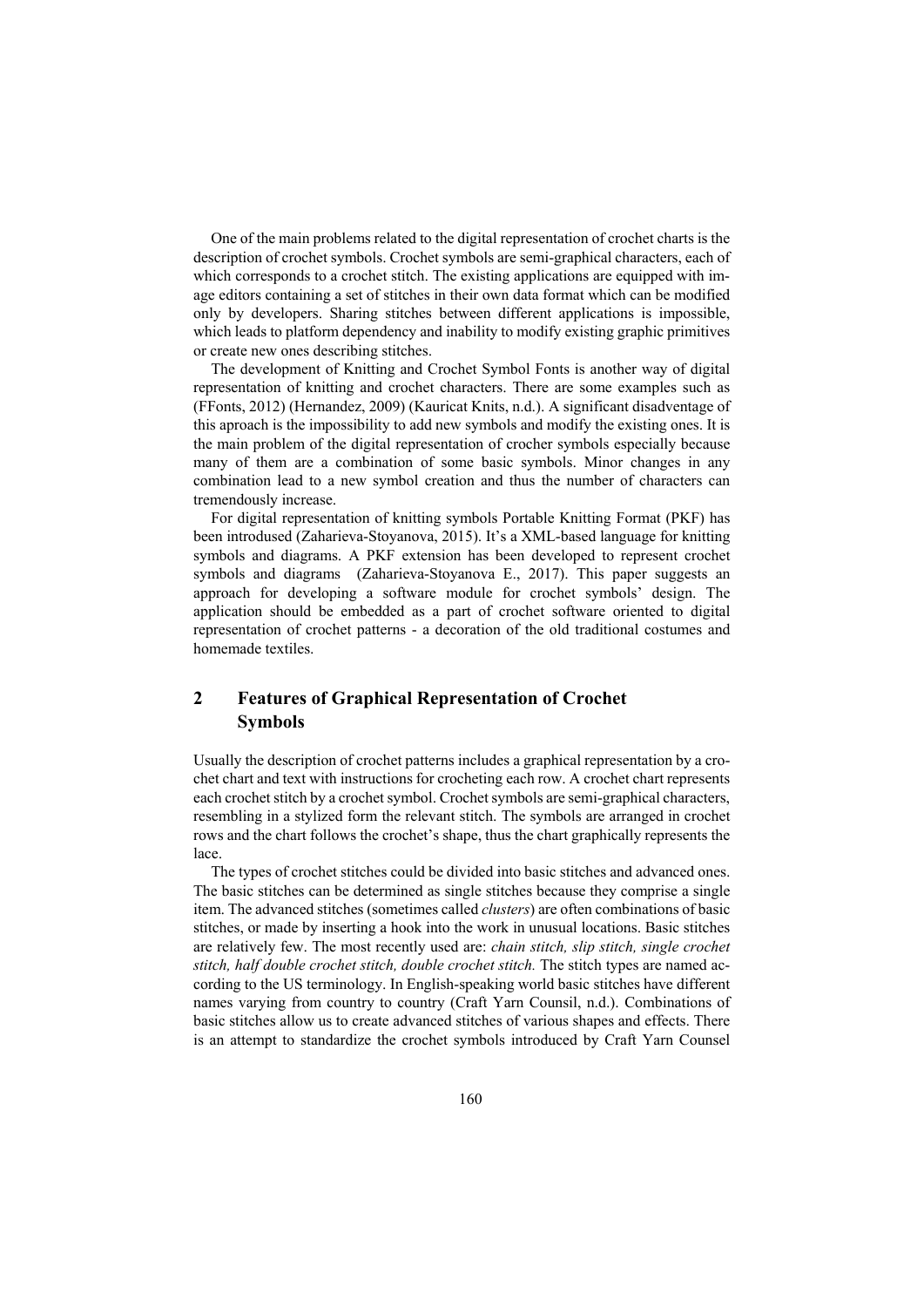

Standard (Craft Yarn Counsil, n.d.). It presents the most recently used basic and advanced crochet stitches.

Fig. 1. Textile sample tablecloth – from the end of the 19<sup>th</sup> to the beginning of the 20<sup>th</sup> century.



**Fig.** 2**.** Textile sample for decoration of the lower end of a women's shirt – from the end of the 19<sup>th</sup> to the beginning of the 20<sup>th</sup> century.

Making combinations of basic stitches and creation of clusters is a main feature of crochet charts. The most recently used combinations (advanced stitches) are:

- *Picot* some chain stitches join by slip stitch.
- *Cluster* some double crochet stitches crocheted together.
- *Shell* some double crochet stitches hooked into the same locations.
- *Popcorn* some double crochet stitch hooked into the same locations and crocheted together.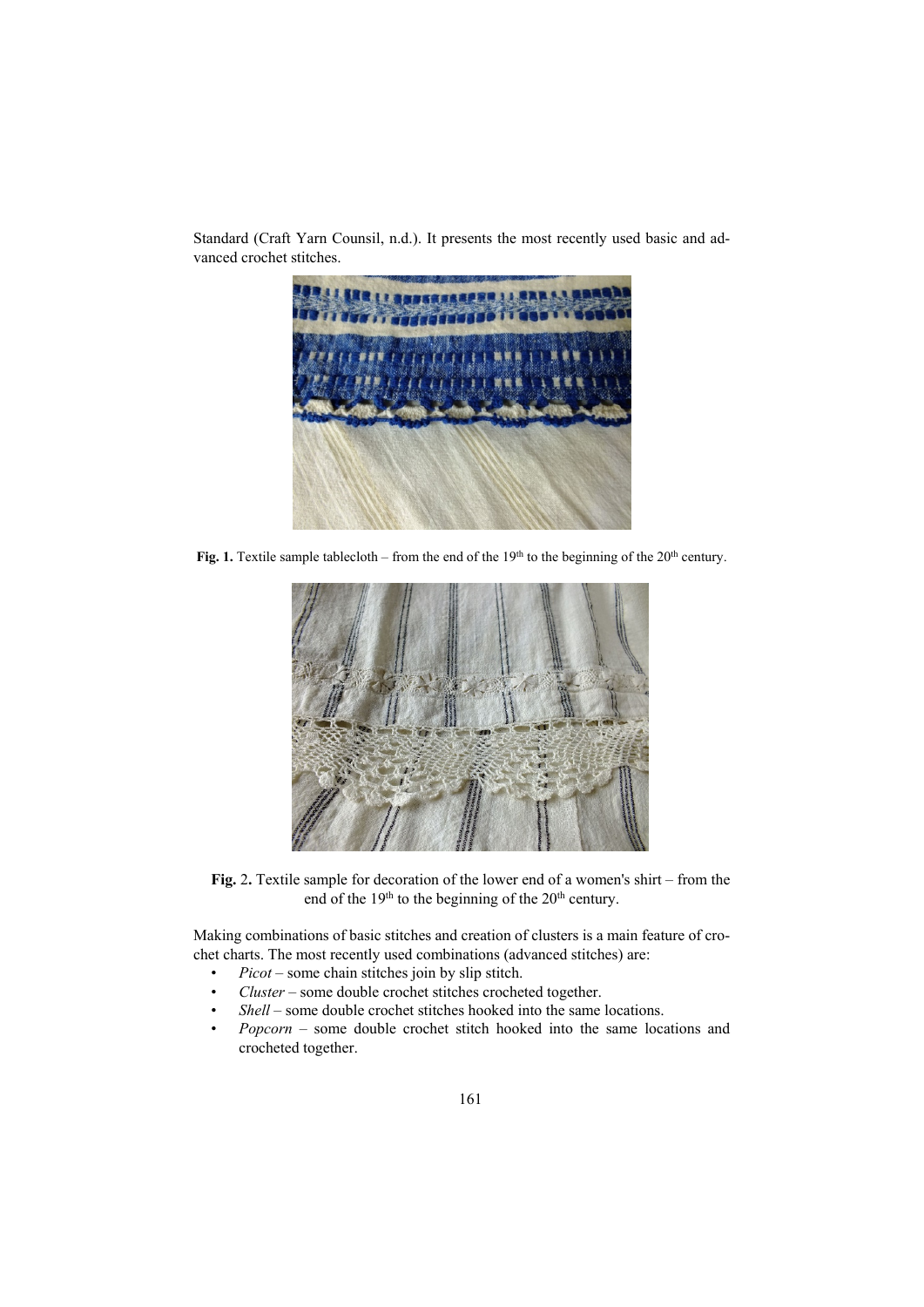The possibility to create and describe clusters of crochet symbols is very important for digital representation of crochet charts because in most cases the pattern consists of some clusters. They form the so called *rapport* – a repeated part of the crochet chart. Examples of crochets are shown in fig. 1 and fig. 2. These textiles are original samples made in the period from the end of the  $19<sup>th</sup>$  to the beginning of the  $20<sup>th</sup>$  century. The pattern represented in fig. 1 is a ribbon for decoration of a tablecloth and consists of some picot and shell stitches. The second pattern (fig.2) is a lace for decoration of the lower end of women's shirts. The predominant stitches are chain stitch series and advanced stitches of "shell" and "picot" types.

In general, crochet software does not feature the functionality of creating advanced crochet symbols. Such a functionality will improve the design process as well. Once created, the crochet symbol can be used multiple times. It is not necessary to create a crochet chart by simultaneous drag-and-drop of basic crochet symbols as it is done in existing crochet software systems. The paper suggests an approach to crochet software development including a functionality for creating crochet symbols.

## **3 Software Module for Digital Representations and Creation of Crochet Symbols**

The approach to digital representations and creation of crochet symbols is the development of a software module including a design of single symbols (basic symbols and their modifications) and a design of advanced symbols.

#### **3.1 Design of single (basic) symbols**

As has been already mentioned, a crochet diagram is based on some basic types of stitches: chain stitch, slip stitch, single crochet stitch, half double crochet stitch, and double crochet stitch. These stitch types are described by means of corresponding crochet symbols. The application represents the five crochet symbols with the buttons shown in fig. 3.



**Fig.** 3**.** Basic (single) stitches.

It's possible to modify the fifth stitch type – double crochet stitch to receive a treble, quadruple, quintuple est. crochet stitch. These modifications reflect relevant crochet symbols. To add a modified crochet symbol, a symbol n-double crochet stitch is introduced. The symbol is represented by the last (sixth) button in fig. 3 and it is used for adding a treble, quadruple, quintuple est. crochet stitch. As crochet stitch couldn't be excessively lengthened, the maximum increasing value is 10. The example of adding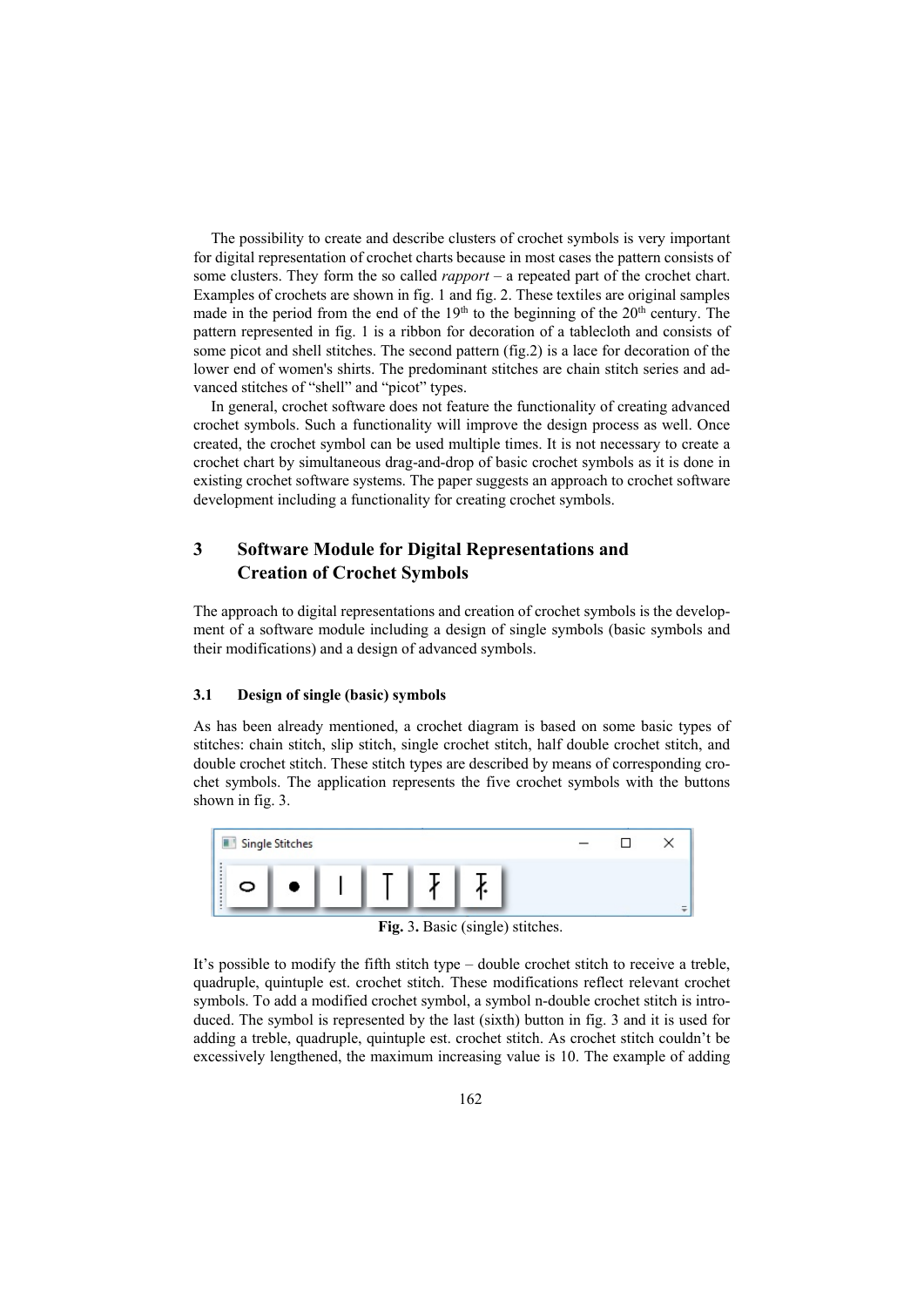new single stitches is given in fig. 4. If the user doesn't need some of the newly created buttons, they can be removed.

| Single Stitches |  |  |  |  |
|-----------------|--|--|--|--|
| ↽               |  |  |  |  |

**Fig. 4.** Adding new basic (single) stitches.

### **3.2 Design of advanced stitches (clusters)**

The design of advanced crochet stitches is based on combining basic crochet stitches. The user determines the type and the number of basic stitches. The application automatically makes the most recently used advanced stitch types such as picot, open picot, shell, open shell, cluster of some stitches crocheted together, and popcorn. These advanced stitches are often used in the crochet pattern of old samples textile decoration.

The user chooses the cluster type, the number of stitches and the basic stitch type (if it is necessary). The number of stitches is limited according to the cluster type.

| Cluster Type       | Picot<br>$\equiv$        | Draw |
|--------------------|--------------------------|------|
| Number of Stitches | $\overline{\phantom{a}}$ | Exit |
|                    |                          |      |
|                    |                          |      |
|                    |                          |      |
|                    |                          |      |
|                    |                          |      |

**Fig.** 5**.** Example of cluster design.

An example of the definition of 7 chain stitch open picot is given in fig. 5. The generated crochet symbol is automatically visualized.

## **4 Conclusions**

The development of crochet software supports the preservation of this traditional home craft. On the other hand, such a software can be used as a storage medium of the old